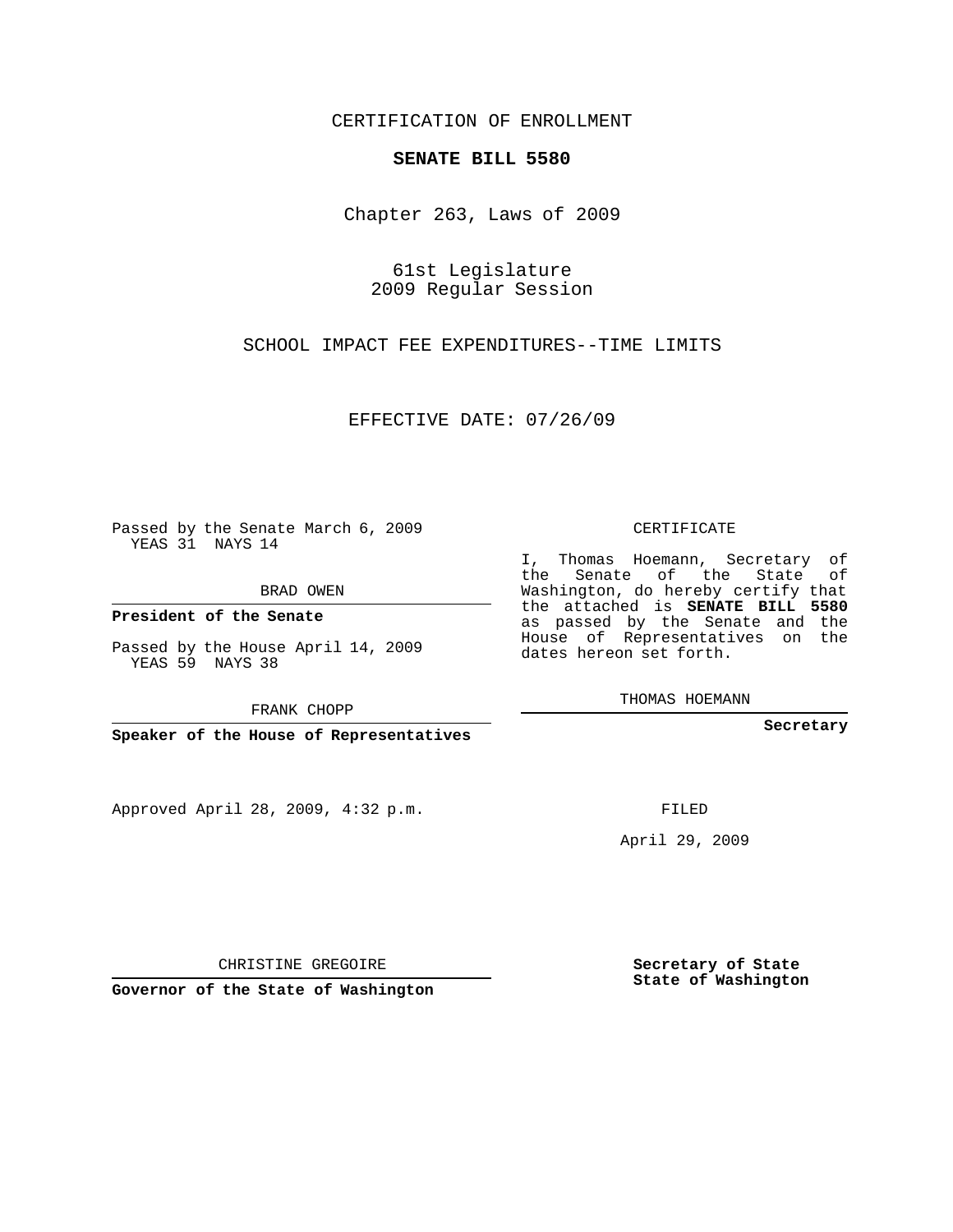## **SENATE BILL 5580** \_\_\_\_\_\_\_\_\_\_\_\_\_\_\_\_\_\_\_\_\_\_\_\_\_\_\_\_\_\_\_\_\_\_\_\_\_\_\_\_\_\_\_\_\_

\_\_\_\_\_\_\_\_\_\_\_\_\_\_\_\_\_\_\_\_\_\_\_\_\_\_\_\_\_\_\_\_\_\_\_\_\_\_\_\_\_\_\_\_\_

Passed Legislature - 2009 Regular Session

## **State of Washington 61st Legislature 2009 Regular Session**

**By** Senators Pridemore, Brandland, Oemig, Fraser, Shin, Ranker, Rockefeller, Kline, Hargrove, Kauffman, Jarrett, Kohl-Welles, Murray, Marr, McDermott, and Tom

Read first time 01/27/09. Referred to Committee on Ways & Means.

 AN ACT Relating to the time limits of school impact fee expenditures; amending RCW 82.02.070; and adding a new section to chapter 82.02 RCW.

BE IT ENACTED BY THE LEGISLATURE OF THE STATE OF WASHINGTON:

 **Sec. 1.** RCW 82.02.070 and 1990 1st ex.s. c 17 s 46 are each amended to read as follows:

 (1) Impact fee receipts shall be earmarked specifically and retained in special interest-bearing accounts. Separate accounts shall be established for each type of public facility for which impact fees are collected. All interest shall be retained in the account and expended for the purpose or purposes for which the impact fees were imposed. Annually, each county, city, or town imposing impact fees shall provide a report on each impact fee account showing the source and amount of all moneys collected, earned, or received and system improvements that were financed in whole or in part by impact fees.

 (2) Impact fees for system improvements shall be expended only in conformance with the capital facilities plan element of the comprehensive plan.